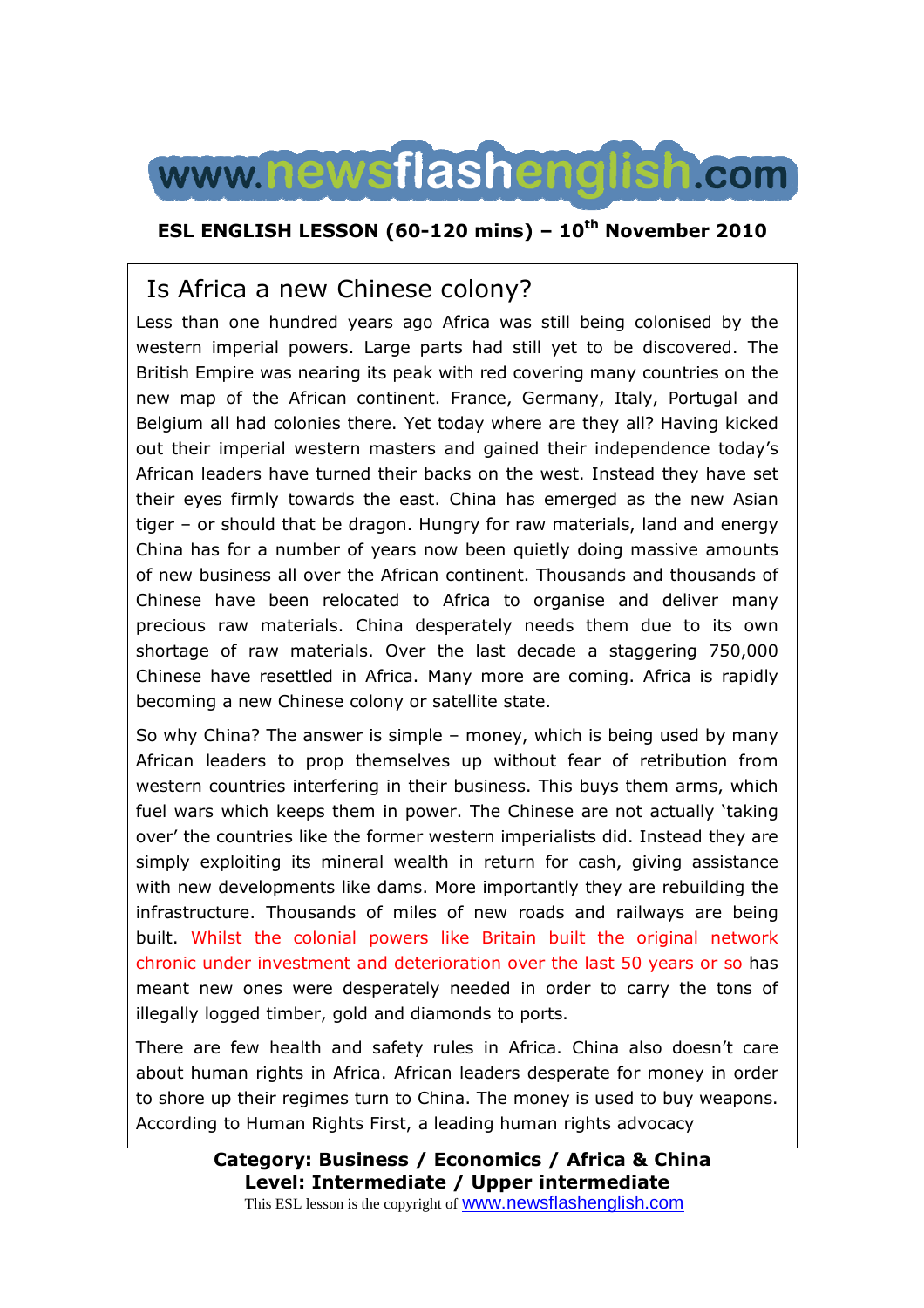### Is Africa a new Chinese colony – *10th November 2010*

organisation, many types of weapon have ended up in Darfur, Sudan. There may be some limits however, as in 2008, a container shipment of arms from China was due to be delivered to the government in Zimbabwe via either Mozambique or South Africa. There was an international outcry about it, so after being refused docking the ship returned home with all the arms still on board.

In Equatorial Guinea Chinese money is building a new capital, not to mention a few Chinese restaurants. In Angola Chinese firms have won large tenders. Money has been lent to governments in Nigeria and Congo. China meanwhile shrugs off criticism by others saying simply 'business is business'. It doesn't care what the money is used for. As for Africa's impoverished people - little is seen by them of this newly found wealth. The money goes into the back pockets of their leaders. China doesn't ask questions about where the cash goes unlike western loans that need transparency.

China is desperate to sell its cheap shoddy goods and Africa is the perfect place for them. Huge ships deliver containers including toys and clothes into African ports replacing them with much needed African oil and minerals that return to China. Chinese goods today litter African markets - resulting in 200 local textile factories closing in Kenya alone. Beijing has launched its so called 'One China in Africa policy' due to its spiralling population. Housing a fifth of the world's population it needs raw materials to fuel its economic boom. New air routes have been opened between China and Africa to ferry Chinese in.

Chinese presence is felt in places like Nigeria in the west, Sudan in the east, Equatorial Guinea, Angola, the Democratic Republic of Congo and Gabon in the southwest. Also Mozambique, Zimbabwe and Zambia in the south, and Chad, Burundi and Rwanda in the centre. China today has seized a vice-like grip on the African continent which Chinese officials know is crucial to the superpowers' survival. The Chinese are in Africa for long-term plunder. Much like the colonial powers once were. China will be there to stay until the last drop of oil and minerals have been extracted. Does Africa deserve better?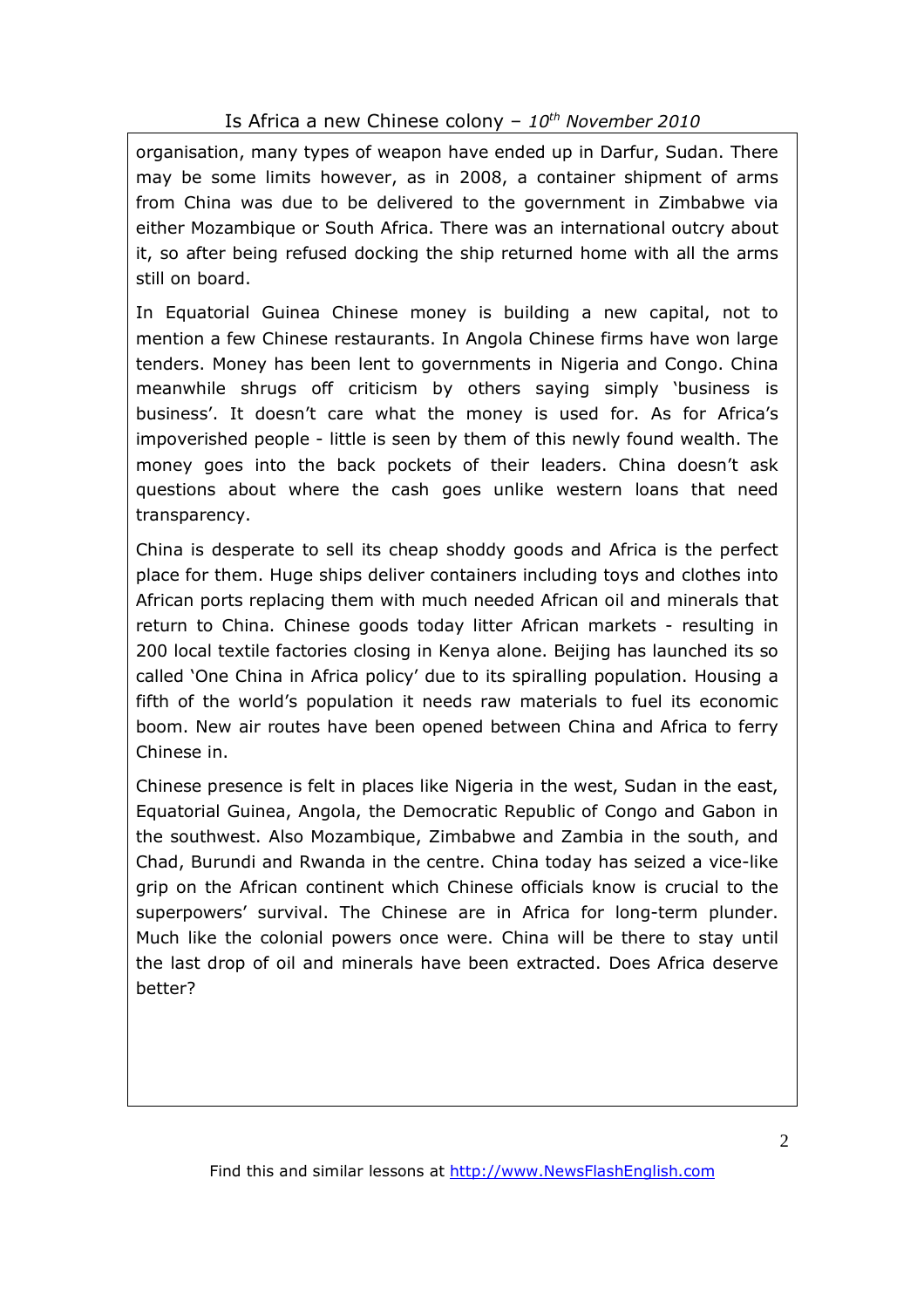## Is Africa a new Chinese colony – *10th November 2010* **EXERCISES**

1. AFRICA: What do you know about Africa? What do you know about the Chinese in Africa? Go round the room swapping details.

2. Geography: Africa: Where is Africa? What seas surround it? Draw a map on the board then **look on Google maps** to help you.

3. Dictation: The teacher will read four to six lines of the article slowly and clearly. Students will write down what they hear. The teacher will repeat the passage slowly again. Self correct your work from page one - filling in spaces and correcting mistakes. Be honest with yourself on the number of errors. Advise the teacher of your total number of errors. Less than five is very good. Ten is acceptable. Any more is room for improvement! More than twenty - you need to do some work!

4. Reading: The students should now read the article aloud, swapping readers every paragraph.

5. Vocabulary: Students should now look through the article and underline any vocabulary they do not know. Look in dictionaries. Discuss and help each other out. The teacher will go through and explain any unknown words or phrases.

6. The article: Students should look through the article with the teacher.

- a) What is the article about?
- b) What do you think about the article?

7. Let's think! Africa: With your partner think of three countries in each part of Africa. Write them below. Draw a map on the board to locate them, and then look on Google maps to help you. What is the biggest country? What is the smallest country? How many countries are there in Africa? (See page 8)

| Three southern African countries |
|----------------------------------|
|                                  |
|                                  |
|                                  |
| Three Eastern African countries  |
|                                  |
|                                  |
|                                  |
| Three islands off Africa         |
|                                  |
|                                  |
|                                  |
|                                  |

What three things do you know about each country?

**The teacher** will choose some pairs to discuss their findings in front of the class.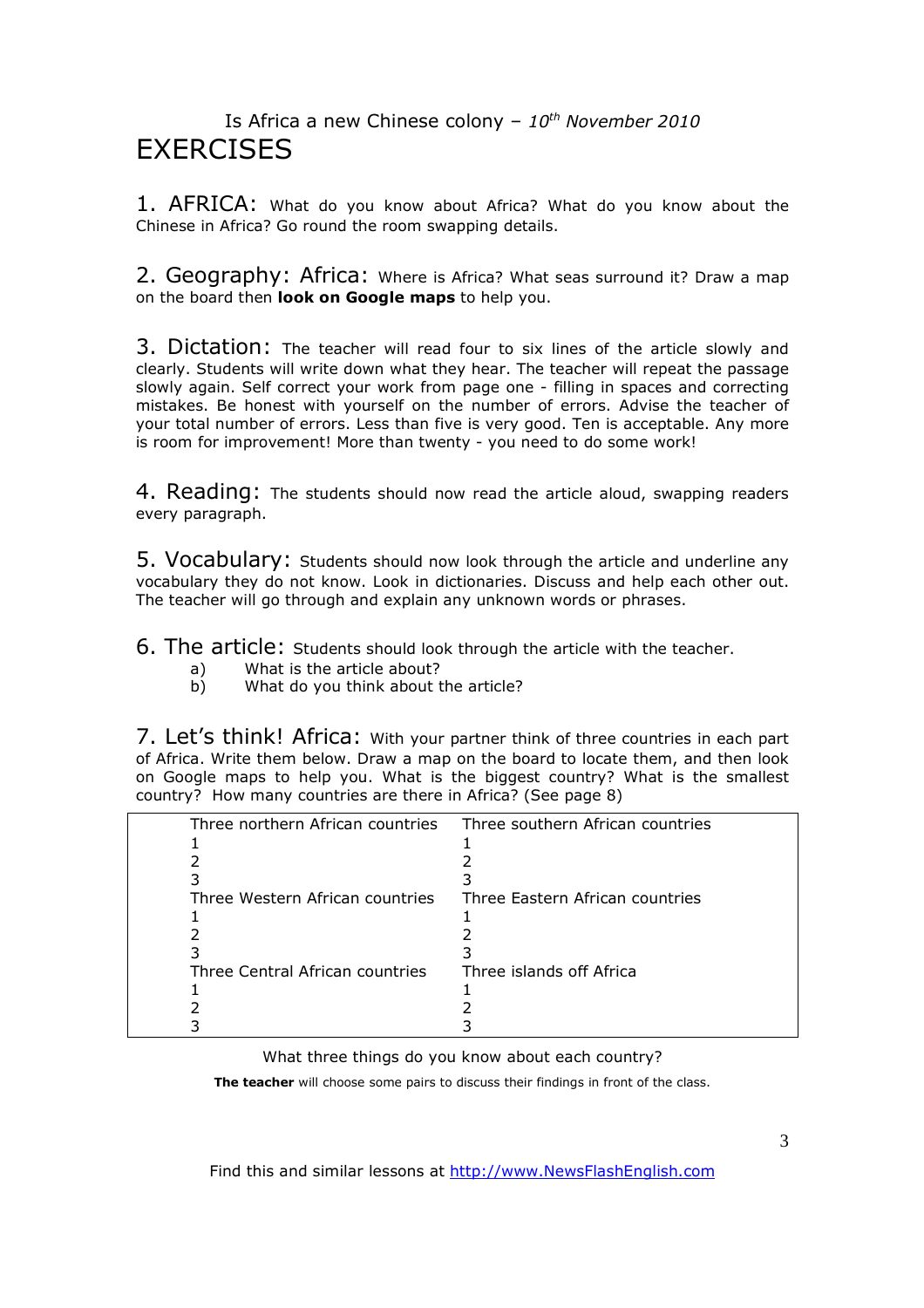### Is Africa a new Chinese colony – *10th November 2010*

8. Let's debate: Students A think Africa can develop economically. Explain why. Students B think it will never fully develop. Explain why.

9. Raw materials: Think of 10 raw materials you can find in Africa. List them below. Decide which is the most valuable  $(10 = \text{most valuable and expensive: } 1 =$ cheapest). In which country might you find these minerals? (You might like to use the internet for this)

10. Let's do 'The Article Quiz' + African countries: Have the students quiz each other in pairs. They score a point for each correct answer and half a point each time they have to look at the article for help. See who can get the highest score!

#### **Student A**

- 1) Name the South Western African countries.<br>2) How have Africa's peoples benefited from the
- 2) How have Africa's peoples benefited from the Chinese in Africa?<br>3) How long is China in Africa for?
- How long is China in Africa for?
- 4) Does Africa deserve better? Explain.
- 5) Name the Central African countries.

#### **Student B**

- 1) Name the East and West African countries.<br>2) How many Chinese have resettled in Africa
- 2) How many Chinese have resettled in Africa over the last decade?
- 3) Who is the new dragon?
- 4) What sort of goods does China deliver to Africa?<br>5) Name the South African countries.
- Name the South African countries.

11. China in Africa: Think of two economic advantages and disadvantages of China in Africa. Discuss them with your partner.

12. Presentation: In pairs, groups or individually: Prepare in class or at home a 2-minute presentation on: **The Chinese in Africa**. Stand at the front of the class to give your presentation. The class can vote on the best presentation. Class – After the presentations go through the strong and weak points on each presentation.

13. Let's write an e-mail: Write and send a 200 word e-mail to your teacher about: **The Chinese in Africa.** Your e-mail can be read out in class.

14. Sentence starters: Finish these sentence starters. Correct your mistakes. Compare what other people have written.

- a) Africa **and a substitute of the set of the set of the set of the set of the set of the set of the set of the set of the set of the set of the set of the set of the set of the set of the set of the set of the set of the**
- b) China \_\_\_\_\_\_\_\_\_\_\_\_\_\_\_\_\_\_\_\_\_\_\_\_\_\_\_\_\_\_\_\_\_\_\_\_\_\_\_\_\_\_\_\_\_\_\_\_\_\_\_\_\_\_\_\_
- c) The Chinese \_\_\_\_\_\_\_\_\_\_\_\_\_\_\_\_\_\_\_\_\_\_\_\_\_\_\_\_\_\_\_\_\_\_\_\_\_\_\_\_\_\_\_\_\_\_\_\_\_\_\_\_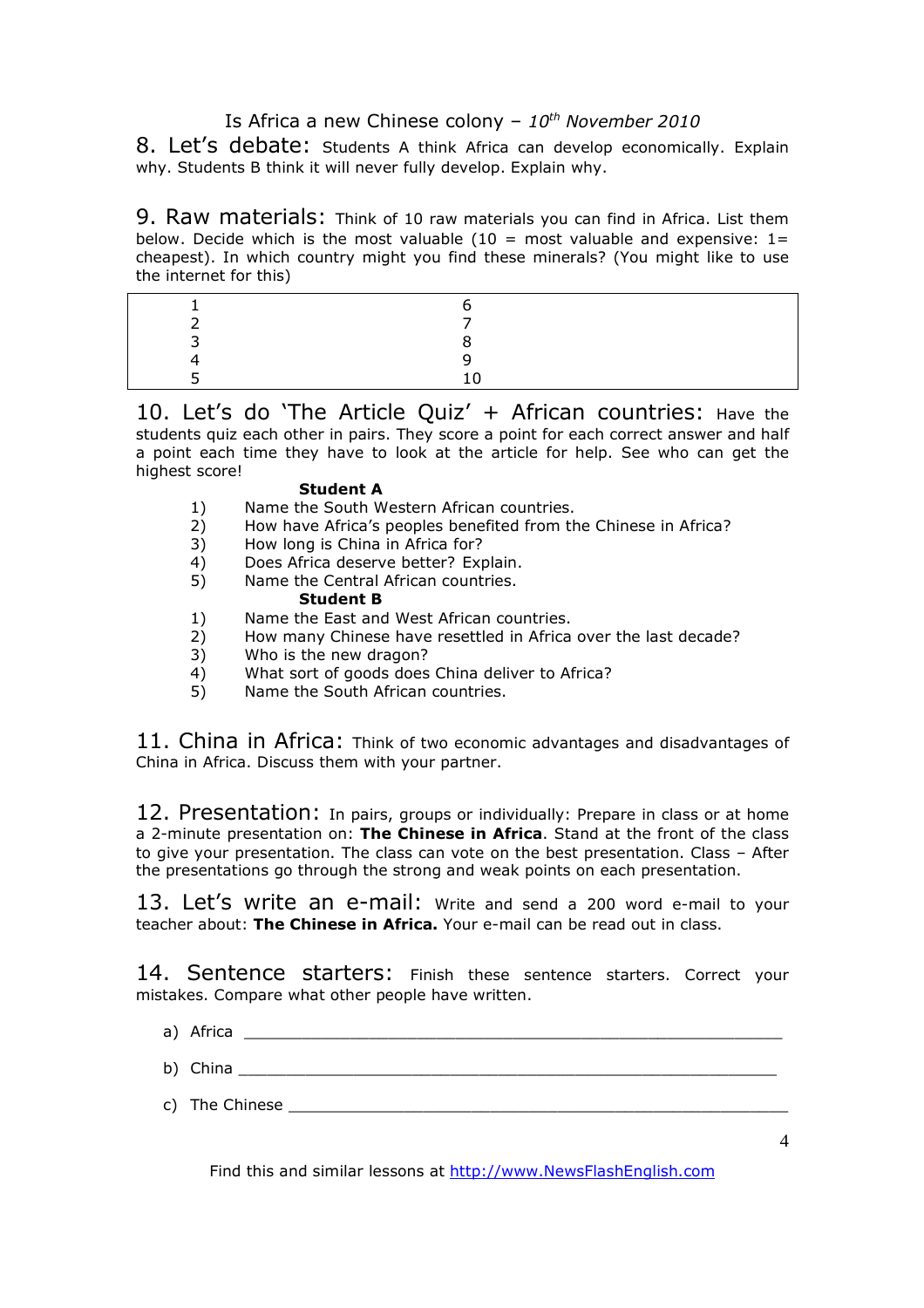## Is Africa a new Chinese colony – *10th November 2010* **DISCUSSION**

### **STUDENT A's QUESTIONS**

- 1) Did the headline make you want to read the article?
- 2) Is China the new colonial power in Africa?
- 3) Why aren't western countries clamouring to re-establish their presence in Africa?
- 4) Shouldn't western countries be really worried about what China is doing in Africa?
- 5) If you choose to live in Africa which country would you live in? Why this one?
- 6) Is it right the Chinese are taking over Africa?
- 7) Would you like to live in China? Why? Why not?
- 8) Should illegal logging be stopped?
- 9) What can be done to stop illegal logging?<br>10) Do you think it is right that China simply
- 10) Do you think it is right that China simply shrugs its shoulders at the criticism by others of its policy in Africa by simply saying 'business is business'?

### **STUDENT B's QUESTIONS**

- 1) What do you think about what you read?
- 2) Are Chinese goods shoddy?<br>3) Have you ever bought any (
- Have you ever bought any Chinese goods? What? When? What quality were the goods you bought?
- 4) What can the people of Africa do to get their share of this new found wealth their leaders mostly keep for themselves?
- 5) Should loans to African countries be transparent or is asking no questions in today's world okay?
- 6) Do you think the Chinese will ever be kicked out of Africa like the imperial powers were?
- 7) Why are arms so important to some African countries?<br>8) Would you work in Africa if your company offered you a
- Would you work in Africa if your company offered you a position there?
- 9) Why have some African countries prospered and many others failed?
- 10) Did you like this discussion?

# SPEAKING

### Let's debate! Africa

### *Allow 10-15 minutes - Small groups / pairs / 1 to 1*

Choose three African countries. Write them on the board then draw a map on the board to show where they are located. What do you know about them? What business opportunities are there? What raw materials might the Chinese be able to extract from these countries? What else do you know about these countries? (You might like to use the internet to help you e.g. Google maps) Discuss together.

The teacher can moderate the session.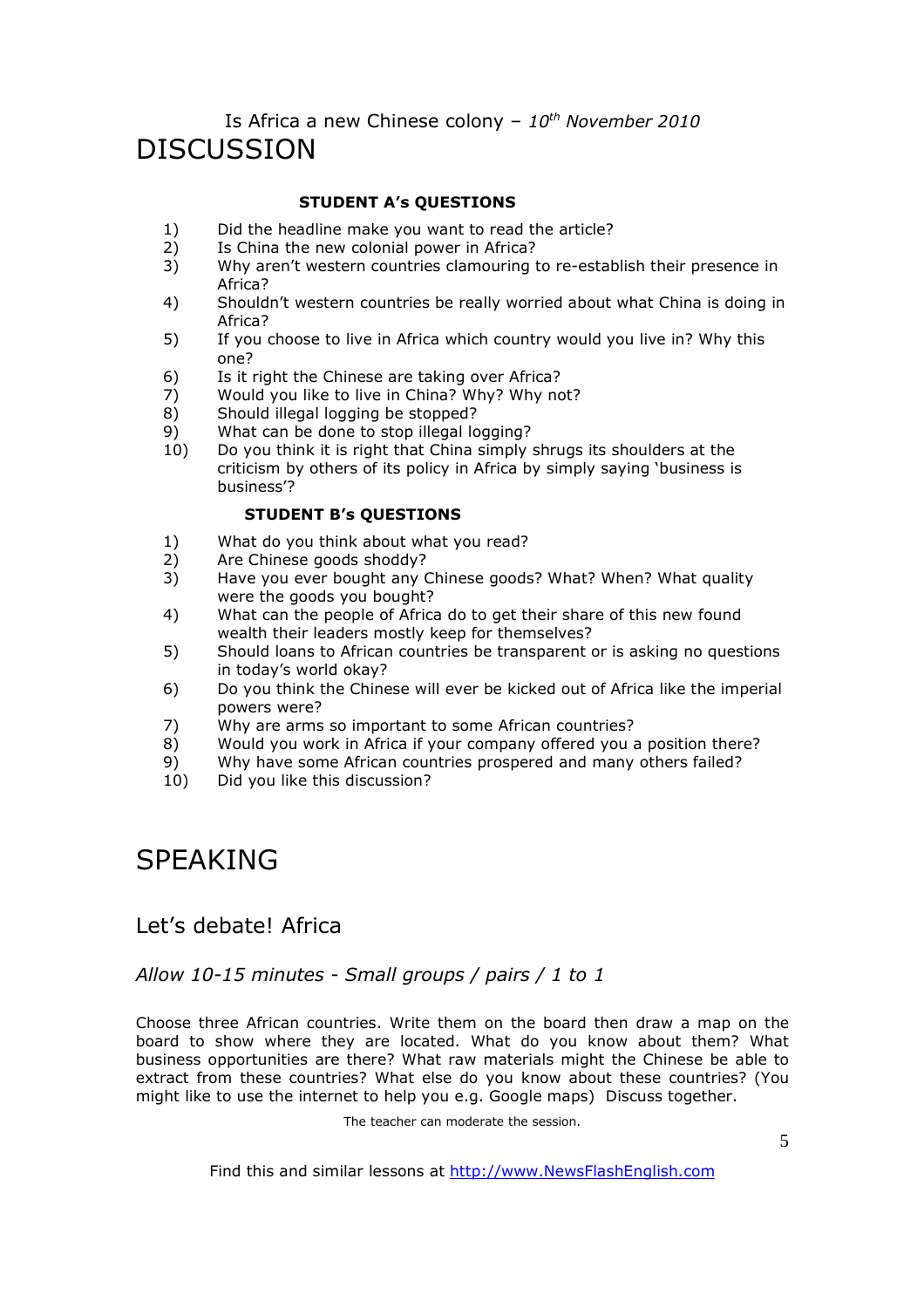# Is Africa a new Chinese colony – *10th November 2010* GAP FILL: READING

Put the words into the gaps in the text.

Less than one hundred years ago  $(1)$  was still being colonised by the western imperial powers. Large parts had still yet to be discovered. The British Empire was nearing its peak with red covering many countries on the new map of the African continent. France, Germany, Italy, Portugal and Belgium all had colonies there. Yet today where are they all? Having kicked out their (2) western masters and gained their independence today's African leaders have turned their backs on the west. Instead they have set their eyes firmly towards the east. China has emerged as the new Asian tiger – or should that be (3) Let a Hungry for raw materials, land and energy (4) has for a number of years now been quietly doing massive amounts of new business all over the African (5)\_\_\_\_\_. Thousands and thousands of Chinese have been relocated to Africa to organise and deliver many (6) raw materials. China desperately needs them due to its own shortage of raw materials. Over the last decade a  $(7)$ 750,000 Chinese have resettled in Africa. Many more are coming. Africa is rapidly becoming a new Chinese (8)\_\_\_\_\_ or satellite state. *dragon imperial continent China colony precious staggering Africa*

So why China? The answer is simple – money, which is being used by many African leaders to prop themselves up without fear of (1)\_\_\_\_\_ from western countries interfering in their business. This buys them (2)\_\_\_\_\_, which fuel wars which keeps them in power. The Chinese are not actually 'taking over' the countries like the (3)\_\_\_\_\_ western imperialists did. Instead they are simply exploiting its mineral wealth in return for cash, giving assistance with new developments like dams. More importantly they are rebuilding the  $(4)$ <sub>\_\_\_\_\_</sub>. Thousands of miles of new roads and railways are being built. Whilst the colonial powers like Britain built the original network (5)\_\_\_\_\_ under investment and (6) over the last 50 years or so has meant new ones were desperately needed in order to carry the tons of  $(7)$  logged timber, gold and  $(8)$  and ports. *infrastructure retribution chronic arms deterioration illegally diamonds former*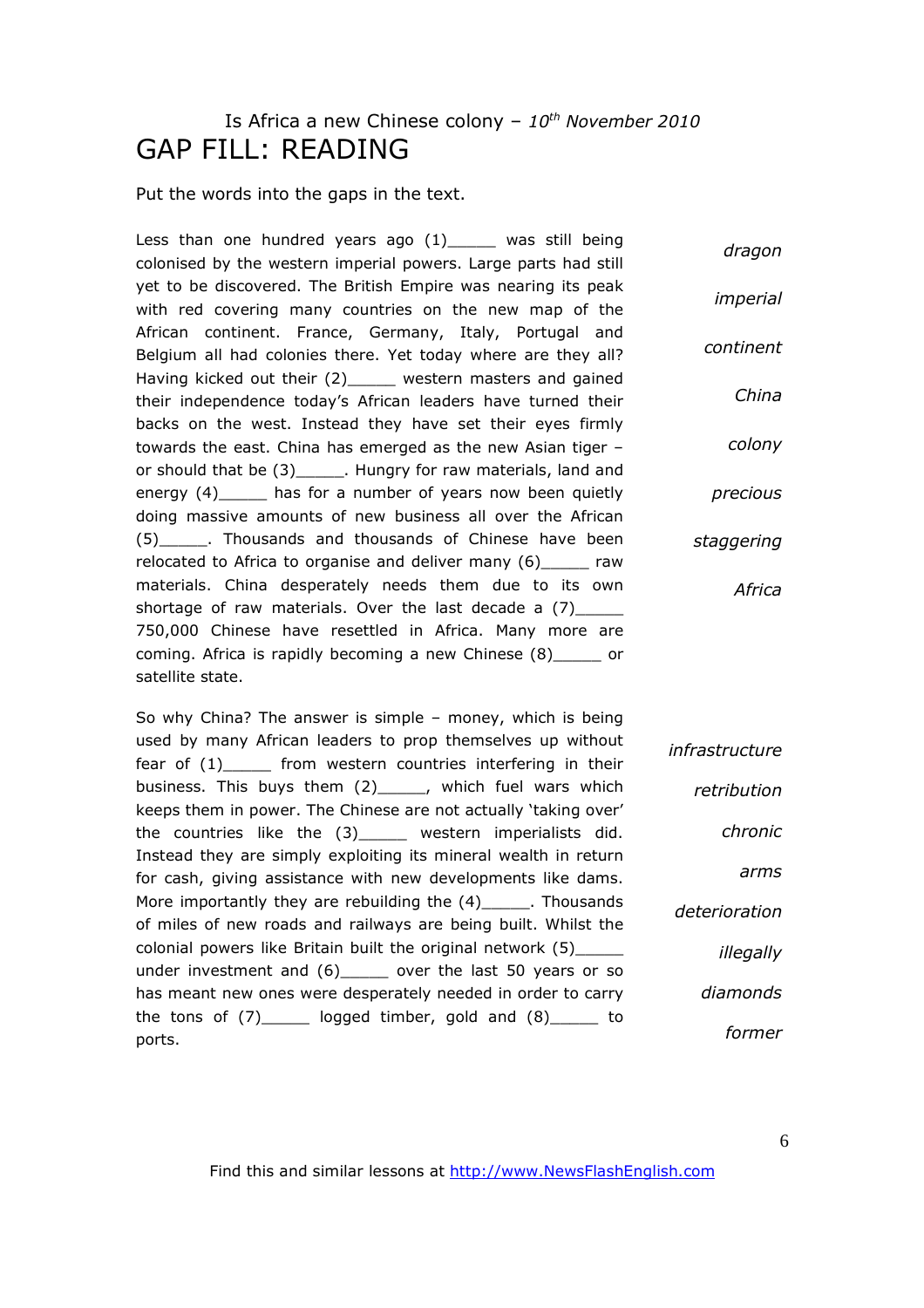## Is Africa a new Chinese colony – *10th November 2010* GRAMMAR

#### Put the words into the gaps in the text.

Less (1) one hundred years ago Africa was still being colonised by the western imperial powers. Large parts had (2) yet to be discovered. The British Empire was nearing its peak with red covering many countries on the new map of the African continent. France, Germany, Italy, Portugal and Belgium all had colonies  $(3)$ . Yet today  $(4)$  are they all? Having kicked out their imperial western masters and gained (5)\_\_ independence today's African leaders have turned their backs on the west. Instead they have set their eyes firmly towards the east. China has emerged as the new Asian tiger – or should that be dragon. Hungry for raw materials, land and energy China has for a number of years now been quietly doing massive amounts of new business all over the African continent. Thousands and thousands of Chinese have been relocated to Africa to organise and deliver (6) precious raw materials. China desperately needs  $(7)$  due to its own shortage of raw materials. Over the last decade a staggering 750,000 Chinese have resettled in Africa. Many (8) are coming. Africa is rapidly becoming a new Chinese colony or satellite state. *where there many their more them still than*

So  $(1)$  China? The answer is simple – money, which is being used by many African leaders to prop themselves up without fear of retribution from western countries interfering in their business. This buys them arms, which fuel wars which keeps them in power. The Chinese are not actually 'taking over' (2)\_\_ countries like the former western imperialists did. Instead they are simply exploiting  $(3)$  mineral wealth  $(4)$  return for cash, giving assistance with new developments like dams. More importantly they are rebuilding (5) infrastructure. Thousands of miles of new roads and railways are being built. Whilst the colonial powers like Britain built the original network chronic under investment and deterioration over the last 50 years (6)\_\_ (7)\_\_ so has meant new ones were desperately needed in order to carry the tons of illegally logged timber, gold (8)\_\_ diamonds to ports. *its in and why So the or the*